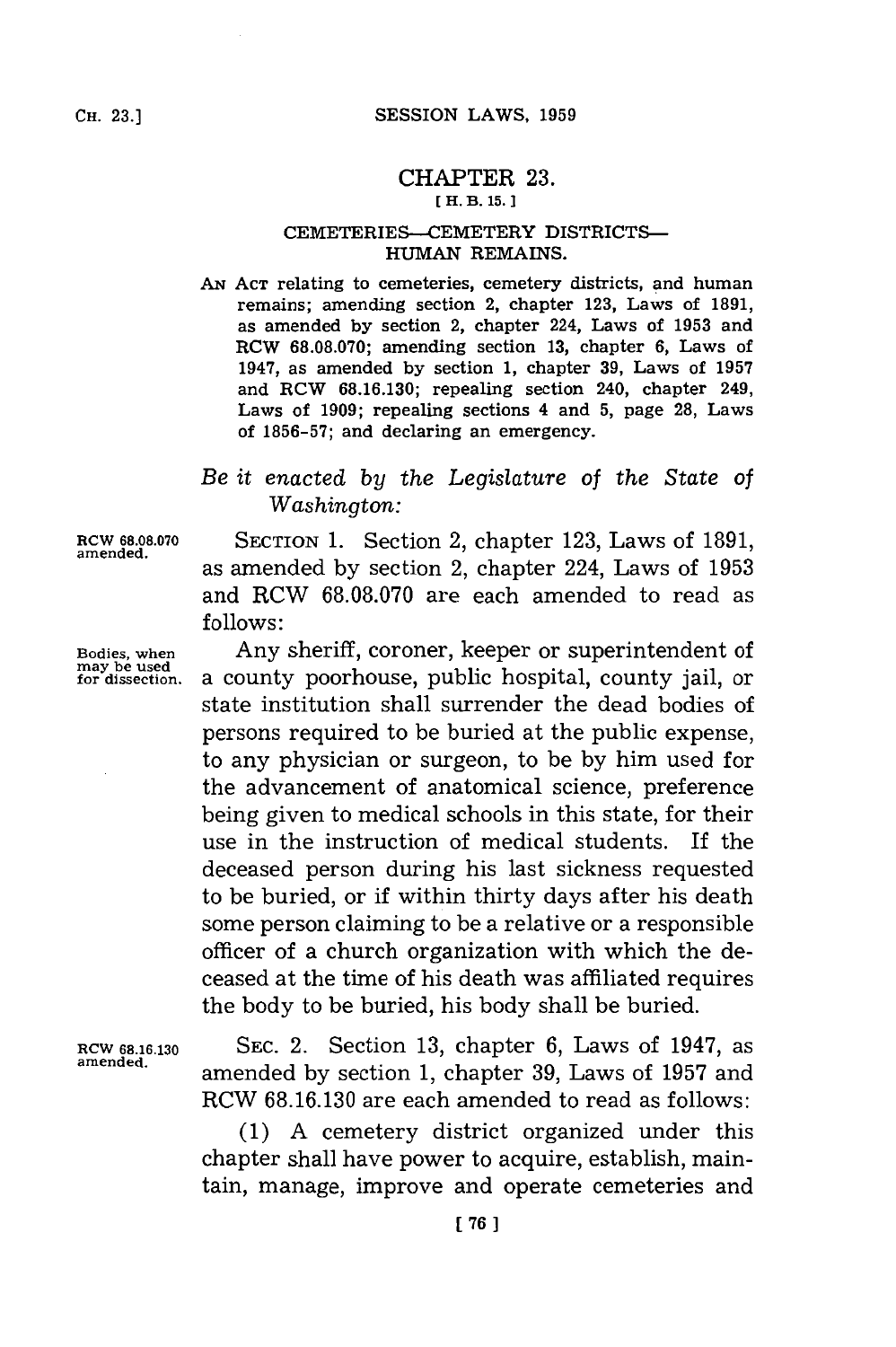conduct any and all of the businesses of a cemetery as defined in this title. **A** cemetery district shall **embrace** constitute a cemetery authority as defined in this and towns. title and shall have and exercise all powers conferred thereby upon a cemetery authority and be subject to the provisions thereof.

(2) **A** cemetery district may include within its boundaries the lands embraced within the corporate limits of third class cities in counties of the fourth class, or within the corporate limits of fourth class towns in the classes of counties enumerated in RCW **68.16.010,** and in any such cases the district may acquire any cemetery or cemeteries theretofore maintained and operated **by** any such city or town and proceed to maintain, manage, improve and operate the same under the provisions hereof. In such event the governing body of the city or town, after the transfer takes place, shall levy no cemetery tax. The power of eminent domain heretofore conferred shall not extend to the condemnation of existing cemeteries within the district.

**SEC. 3.** The following acts or parts of acts are **Repeal.** each repealed:

**(1)** Section 240, chapter 249, Laws of **1909,** and

(2) Sections 4 and **5,** page **28,** Laws of **1856-57.**

**SEC.** 4. This act is necessary for the immediate **Emergency.** preservation of the public peace, health and safety, the support of the state government and its existing public institutions, and shall take effect immediately.

Passed the House January 20, **1959.**

Passed the Senate January 27, 1959.

Approved **by** the Governor January **30, 1959.**

**District may**

*<sup>(</sup>The above measure, being remedial legislation introduced at the Explanatory*<br>*request of the Statute Law Committee, was accompanied by the follow- note.*<br>*ing explanatory note.)* 

Section 1. The underscored new matter is inserted to correct a **manifest clerical error by way of omission. 1891** *a* **123 §2 contained such language as did prior compilations and the Revised Code of Washington. This section was smended by 1953 Senate Bill No. 439 which**